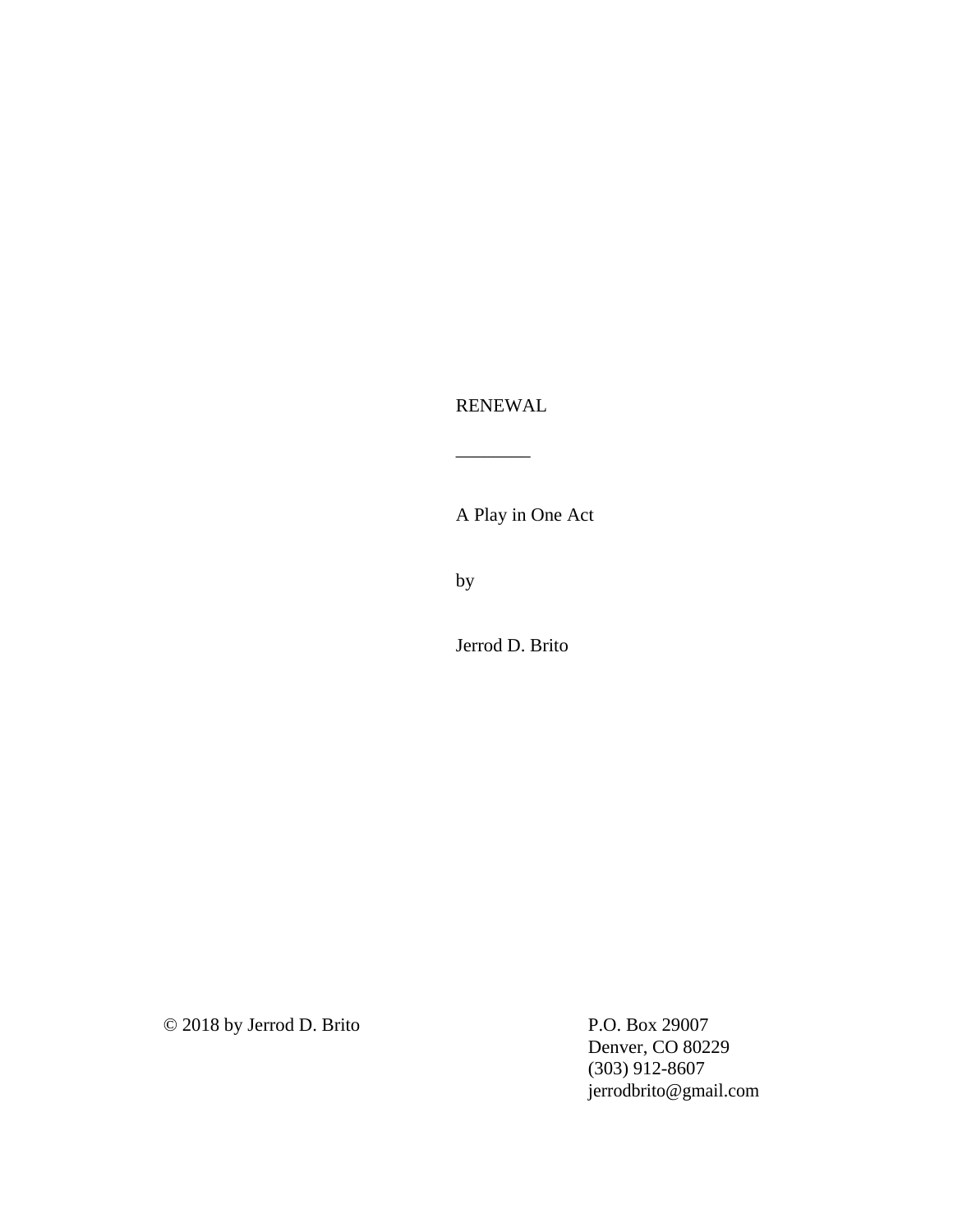## Cast of Characters

| DALTON: | 10-year-old boy who's very "plugged in."   |
|---------|--------------------------------------------|
| PAUL:   | An introverted librarian in his 40s.       |
| OUINN:  | A twenty-something librarian (any gender). |

*A gruff librarian tries to find common ground with a tech-savy boy as they debate the importance of true-life adventures versus fictional ones.* 

Scene

A suburban public library in Anytown, USA.

Time

The present.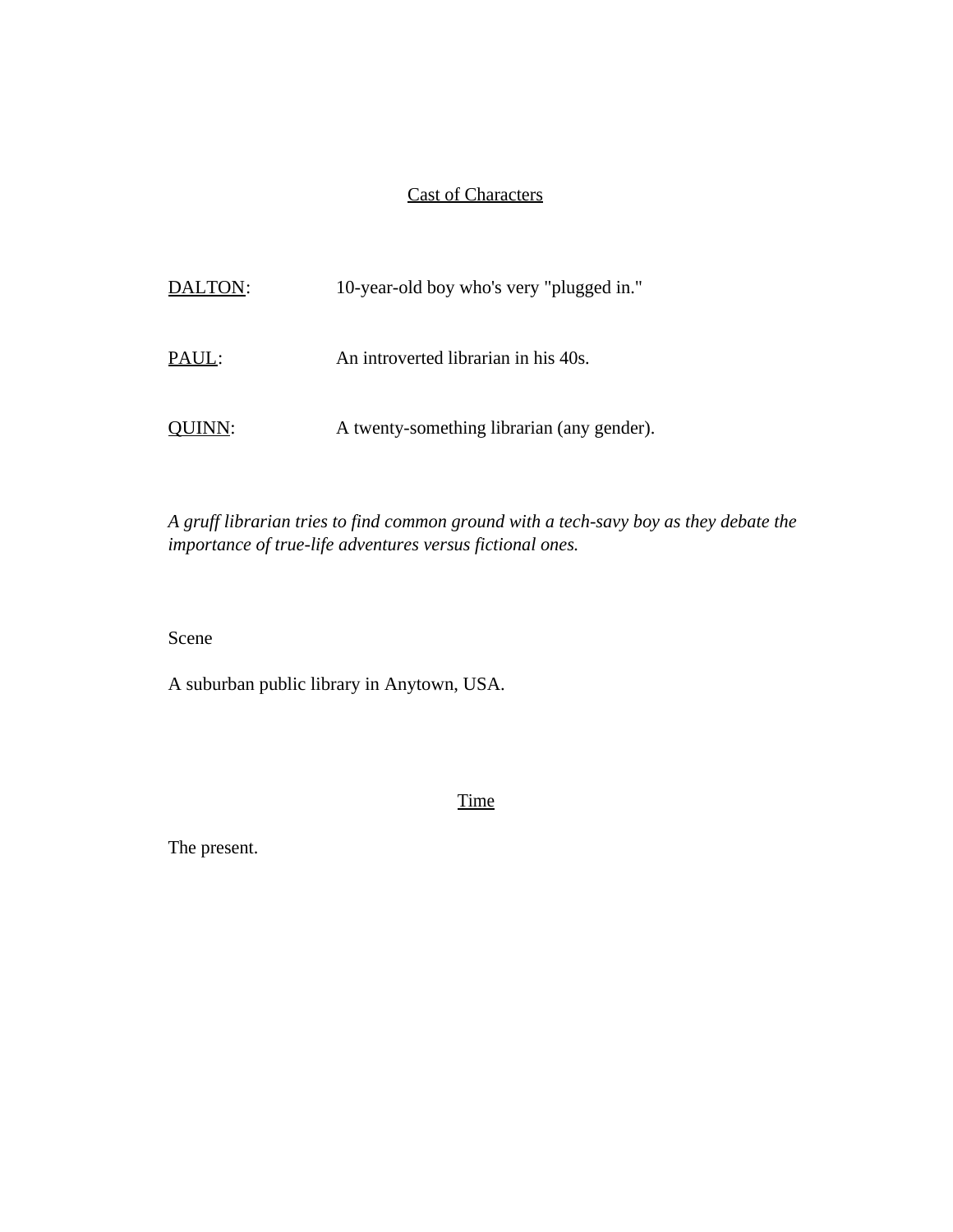### ACT I

## SCENE 1

| <b>SETTING:</b> | Young Readers section of a modern suburban library.      |
|-----------------|----------------------------------------------------------|
|                 | Shelves with books, graphic novels, and a few toys.      |
|                 | A presentation pointer and a globe collect dust. A       |
|                 | book cart full of returns waits patiently at stage left. |
|                 | A table and chairs complete the room at center stage.    |
| AT RISE:        | ONE OVERHEAD LIGHT illuminates DALTON,                   |
|                 | who sits at the table and reads a "Notable Man" comic    |
|                 | graphic novel, while a few "Notable Man" volumes         |
|                 | clutter the table around him. DALTON reads aloud         |

### DALTON

*Fear not, citizens! I would sooner die than allow Dr. Stabbins to conquer Triangle City. And, perhaps I must. You see, my friends, sometimes saving lives comes at the ultimate price, and if that is the case, then today --*

> (PAUL enters and pushes the book cart to a shelf. He stops near DALTON.)

## DALTON

*-- I gladly pay it, for a life lived without risks is one lived in regret! So let the devil come for his due, for today his fee is paid with interest by one ultra mega-powered hero called NOTABLE MAN!*

> (DALTON stands and raises his fist to the sky, as though flying straight up. The rest of the LIGHTS COME UP, and DALTON sees PAUL.)

### DALTON

... Uh... can I help you?

## PAUL

Oh -- sorry. I didn't mean to... interrupt your... *whatever* that was. I just wanted to remind you that the library will be closing in ten minutes. Please make your final selection and find your way to the checkout kiosk at your soonest convenience.

(MORE)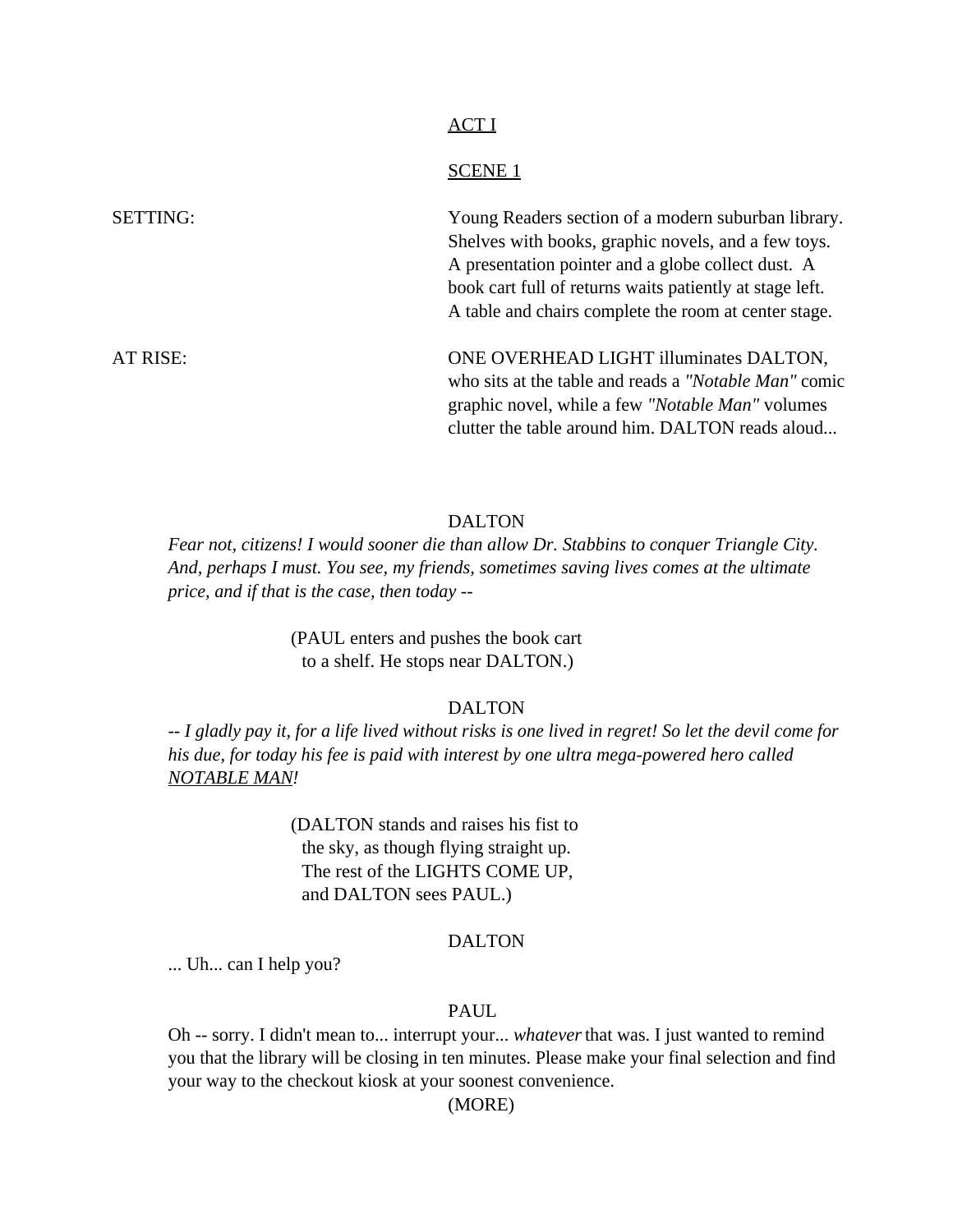## PAUL (CONT'D) (PAUL returns books to their shelves.

He turns back to face DALTON.)

No pressure.

## DALTON

Ugh. How can I be expected to make a decision like this in ten minutes? (He presents two "NOTABLE MAN" Trade Paperbacks. His eyes dart between them in contemplation.)

I... I don't know which one to choose!

## PAUL

So get both of them. You can have up to ten books checked out at once.

## DALTON

Are you listening to yourself, man? This is the twenty-first century. Nobody has time for ten books at once.

## PAUL.

So then check them both out, and renew them if necessary.

## DALTON

With my attention span? I won't be able to find them in two weeks, let alone remember to renew them. Besides, I'm online gaming this weekend, so even one book is a stretch!

### PAUL.

*Online gaming*? What does **online gaming** have that books don't?

### DALTON

Duh. It's fun!

# PAUL

But... how?

## DALTON

I dunno. It's, like, an adventure or something.

## PAUL

*Adventure*?! *Are you listening to yourself, man*? True adventure isn't discovered with your thumbs. It's discovered with this.

(He taps his temple.)

Let me ask you something. What will you do if your Playstation dies over the weekend?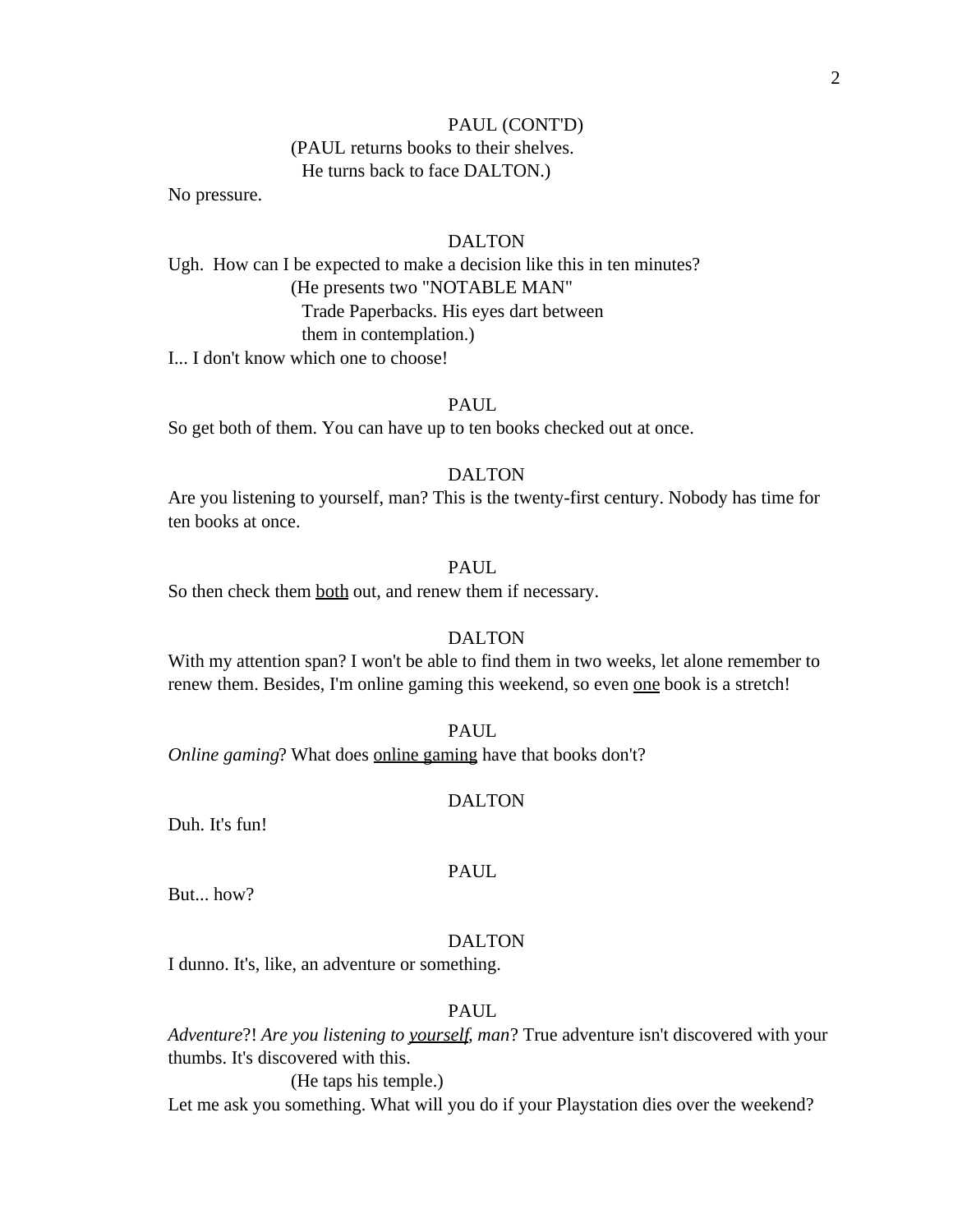X-box.

## PAUL

And if your X-box dies?

## DALTON

Playstation.

PAUL What I mean is, what if it all goes kaput? Game systems, computers, TVs -- then what?

## DALTON

Cell phone.

### PAUL

Suppose your WiFi's down!

## DALTON

I've got a killer data plan.

## PAUL

Well, what if your parents realize you're too *plugged in*, cut you off from all electronic devices, and push you outside to get some fresh air? Then what will you do?

### DALTON

I dunno... I guess... I guess I'll come *here*.

### PAUL

Yes! And then what?

## DALTON

I'll use the library's computers.

## PAUL

No -- okay, what I'm getting at is, this is just wires and circuitry. (He shows his cell phone to DALTON.) Adventure is not meant to be found on a phone app.

### DALTON

(pointing) Then why do you have *Tinder*?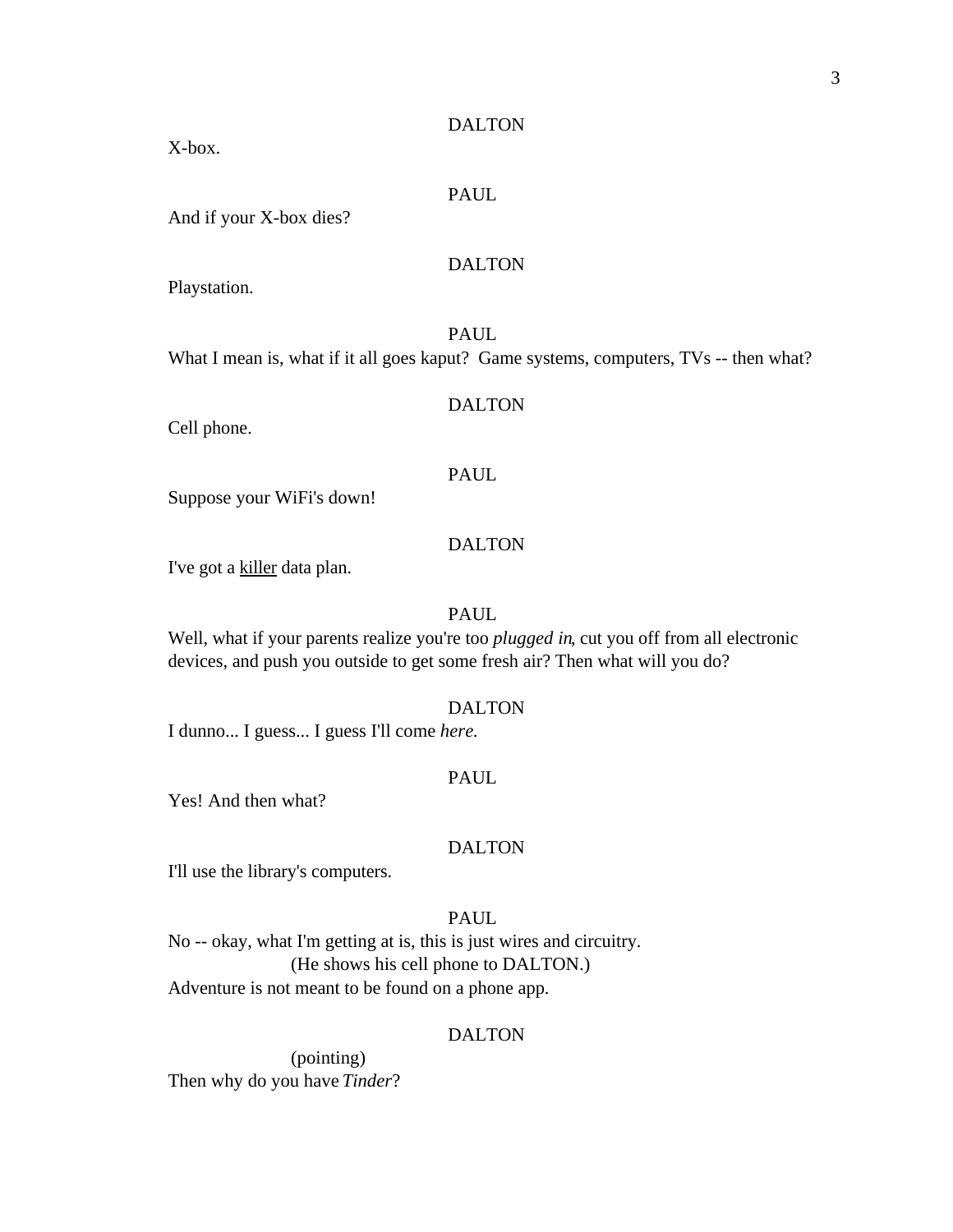### PAUL

How do you know what --

(PAUL blushes, pockets his phone...)

-- You're missing the -- okay, let me ask you this. What do you get out of these games? What benefits do they provide for you and your friends.

## DALTON

Well... It gives us something to do together. We have to team up in order to reach our goals and defeat our enemies.

## PAUL

I see. An activity that promotes camaraderie and cooperation... Ah! I've got it.

(PAUL selects a book from the shelf.)

*The Three Musketeers*. A story about history, treachery --

(He snatches the presentation pointer and

spins through the room, fencing an

invisible enemy with it.)

-- heroism, romance, and of course, teamwork. You don't experience those with your little blue hedgehog game, do you?

## DALTON

It's been a while since you've played a video game, hasn't it?

### PAUL

Hey, you're looking at the *Galaga State Tournament* Champion, nineteen-eighty-eight and nineteen-eighty-nine, so my point should not be so frivolously dismissed.

#### DALTON

*Oh...kay*. So, did reading about *Musketeers* inspire any adventures for you and *your* friends?

## PAUL.

Well... not exactly. But my mind was filled with wonder. A special wonder that seems to be missing from the world these days.

### DALTON

Hmmm. Do you ever *wonder* if you missed out on real adventure because you wasted so much time reading about the adventures of others?

## PAUL

Never. When I was your age, I couldn't wait to pick up a book. It was an escape... (PAUL returns *The Three Musketeers*.)

... Though I suppose there wasn't nearly as much to escape from back then.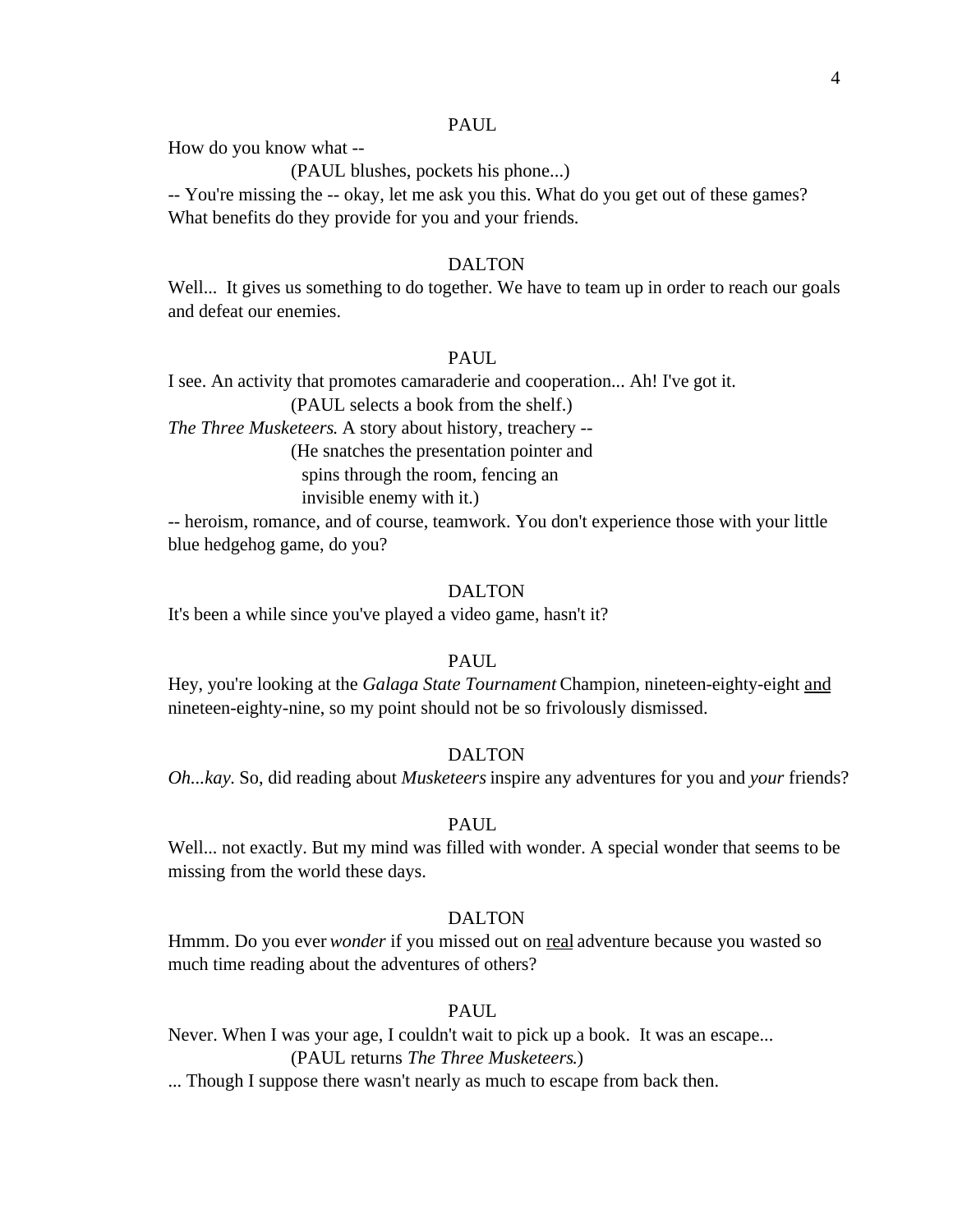All right. So, what do you get out of books?

#### PAUL

Pardon?

## DALTON

You asked what I got out of video games. So, what's so great about your dusty old books?

## PAUL

It's called literature. And, well... like all fictional books, they are passageways to other places and times. Some real, some fantasy, but all have the ability to grant you a perspective outside of your own that you wouldn't otherwise experience.

(He points at an island on the globe.)

I can fend off pirates while seeking fortune on *Treasure Island*. Or I can become young Wart, as an old wizard named Merlyn grooms me to become *The Once and Future King*...

(He pulls the pointer from an invisible

stone before him, raises it to the sky.)

... *King Arthur*!

### DALTON

There are video games for all of those, just so you know. I bet I could find a geezer and a wart on my phone just as easily as I could in any book.

### PAUL

(under his breath)

Maybe on Tinder.

### DALTON

Huh?

### PAUL

Nothing. The point is, if you can't experience these adventures in your own life, how will you ever experience them at all?

## DALTON

I can. I have. I've seen them. And their sequels, and remakes, and their sequels' remakes...

### PAUL

No, no -- not the movies. The best way to experience them -- the only way to truly connect with them  $-$  is by enjoying them in their original form, as composed by some of the greatest authors who ever lived. Ernest Hemingway. Mark Twain. Jane Austen. Charles Dickens...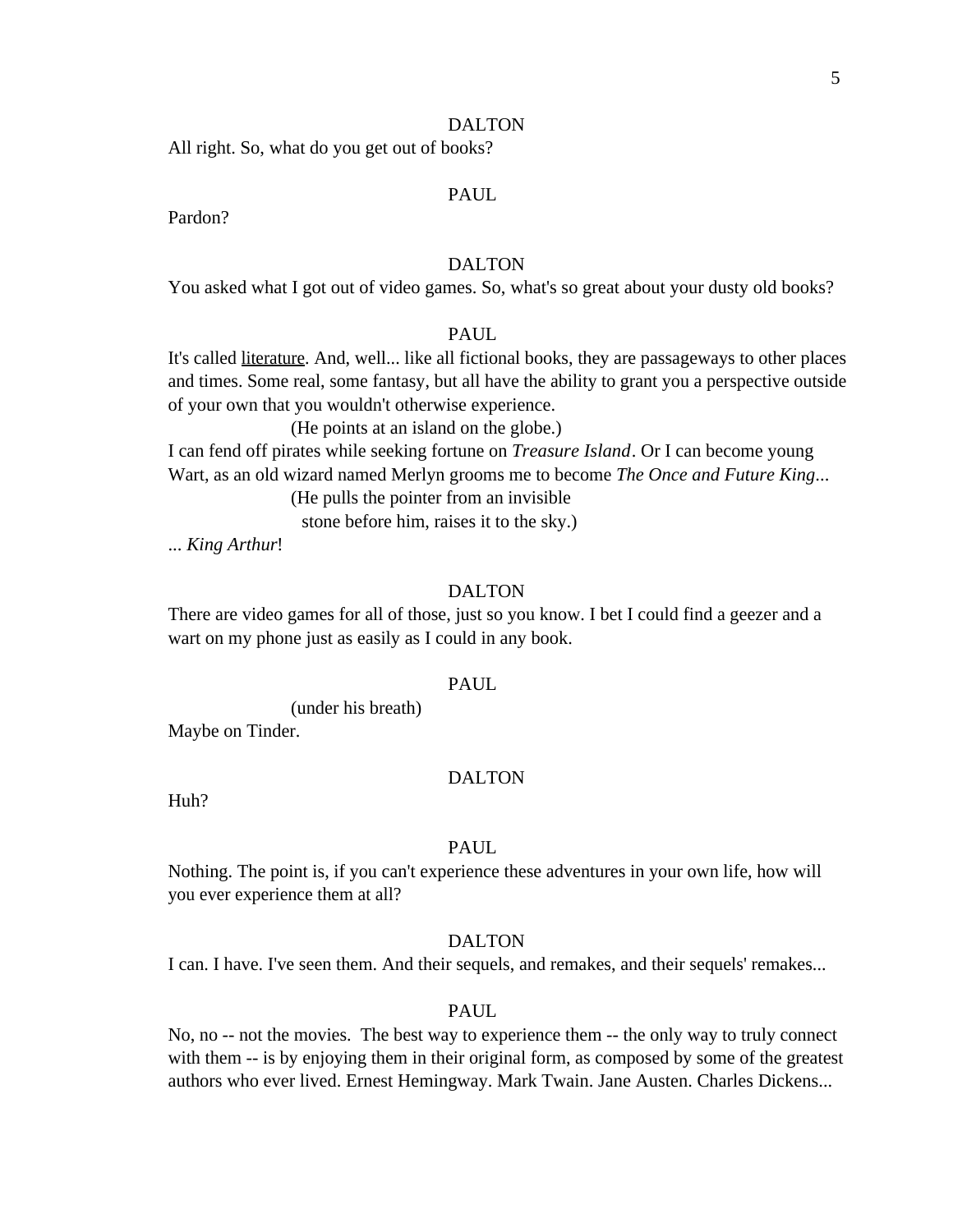(laughing)

*Dickens.*

## PAUL

Oh, grow up.

## DALTON

Never!

(DALTON runs throughout the room with a villainous laugh, arms outstretched like an airplane.)

### PAUL

*Never*, you say?

(DALTON stops.)

### DALTON

Nope.

### PAUL

Well, then...

(He searches the shelf and pulls one more book -- he hands it to DALTON.) ... Perhaps you'd be able to relate to this fellow.

### DALTON

(reading the title) *Peter and Wendy*... like, *Peter Pan*? But, I saw --

## PAUL

-- It doesn't matter if you saw the movie, or its sequels, or its remakes. That book is a classic and right up your alley. Magic, fairies, pirates -- and *the boy who wouldn't grow up*.

### DALTON

I dunno...

(He examines the book, shakes his head, hands it back, and returns to the table.)

Nah. I have enough to do this week.

## PAUL.

Suit yourself, but -- what is it you're choosing between here anyway?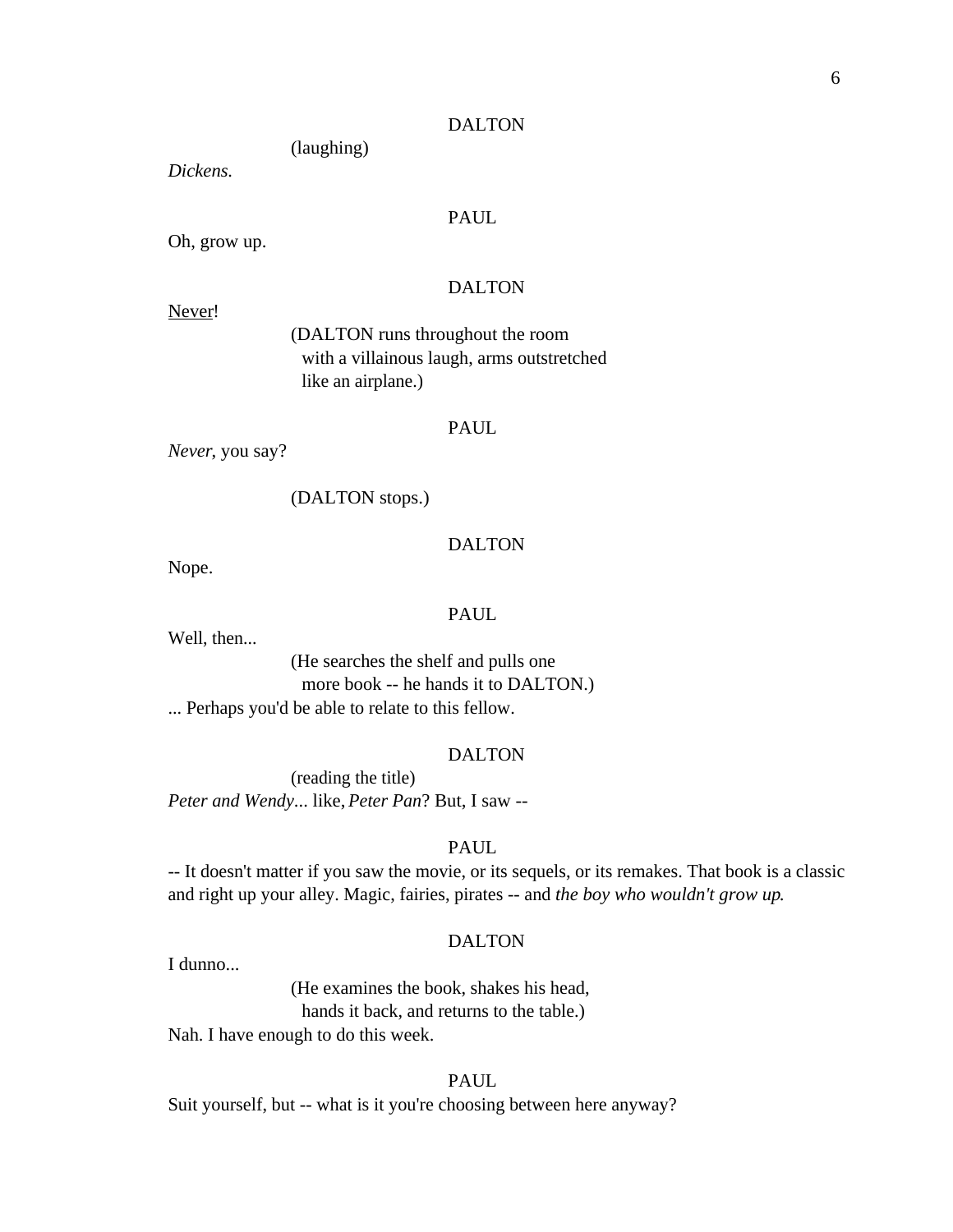Only the two greatest *Notable Man* stories ever told!

### PAUL

*Notable Man*?

## DALTON

Yeah, he's an ultra mega-hero from the future who has the ability to --

## PAUL

-- Yes, I'm familiar with *Notable Man*. But what makes these particular volumes so special?

#### DALTON

(presenting the first) Well, this is the one where *Notable Man* dies trying to save the city from his evil archnemesis, *Dr. Stabbins*.

(PAUL gasps -- *he dies???*)

## DALTON

### (presenting the second comic)

And this is the one where *Notable Man* sacrificed his powers to reignite the sun after *Captain Snow Blower* froze it.

(PAUL snatches the comic for a glance.)

## PAUL.

Wait a minute -- I read *Notable Man* comics in my youth, and he never had the power to reignite the sun. He could barely generate enough energy to re-power Triangle City when *Dr. Stabbins* decimated the nuclear power plant.

## DALTON

Gotta keep up, man.

## PAUL

(snatching the other comic for a glance)

And, also, Notable Man can't die. He was gifted the ability to redo the last thirty seconds of his life at any given time. It's what makes him so *notable*. How could he possibly --

## DALTON

-- Time disruptor.

### (PAUL returns the comics to Dalton.)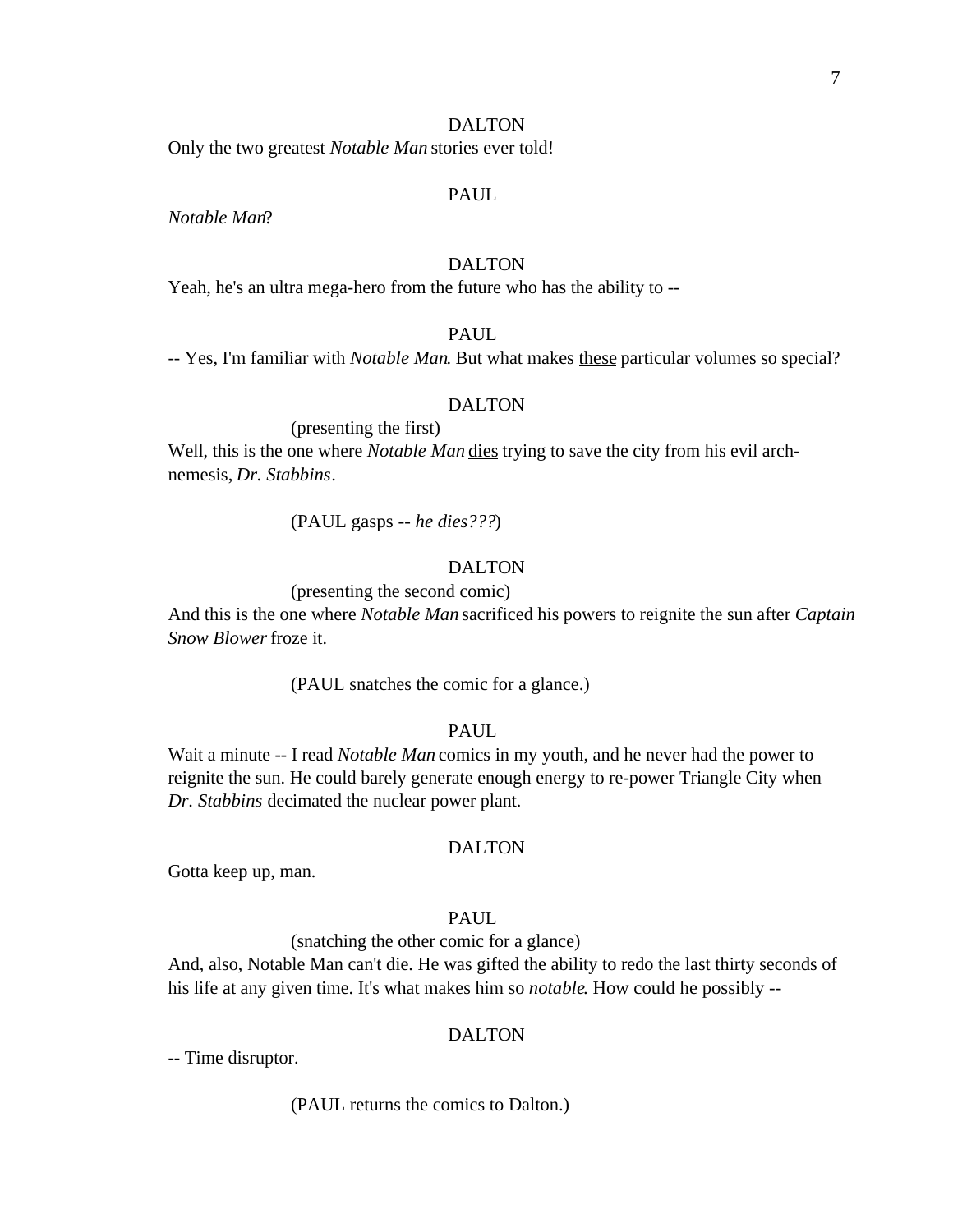#### PAUL

... *Time disruptor*. That doesn't make any sense. *Foresight Girl* would warn him in advance.

### DALTON

*Foresight Woman*.

## PAUL

*Woman?*

## DALTON

Yeah. She's divorced now, and has ultra mega-powered kids, too. And a dog.

### PAUL

Interesting. When I read *Notable Man* comics, all of the characters were much older than me. But now, though they've all grown and evolved in some way, they're still so youthful and alive. Meanwhile, here I am, also fully grown, and yet, I myself have become so...

### DALTON

... Old? Boring? Grumpy? Lonely?

## PAUL

I was going to say *set in my ways*. I guess I've never really thought about it before, but perhaps I haven't evolved nearly as much as I'd thought. Strange. It all went by so fast... but where did it go?

#### DALTON

Where did *what* go?

(QUINN pops into the room and taps the face of his/her/their watch. PAUL nods at QUINN, who then exits.)

### PAUL

It doesn't matter. Time's almost up, and you've only a few minutes left, so choose wisely.

### DALTON

Yeah. Like you said, *no pressure*.

(He notices PAUL's frown, then glances at his comics again.)

Okay, so -- I guess -- maybe I'll get two books.

## PAUL.

Well, I suppose it's better than none. And I think that you've made a fine choice.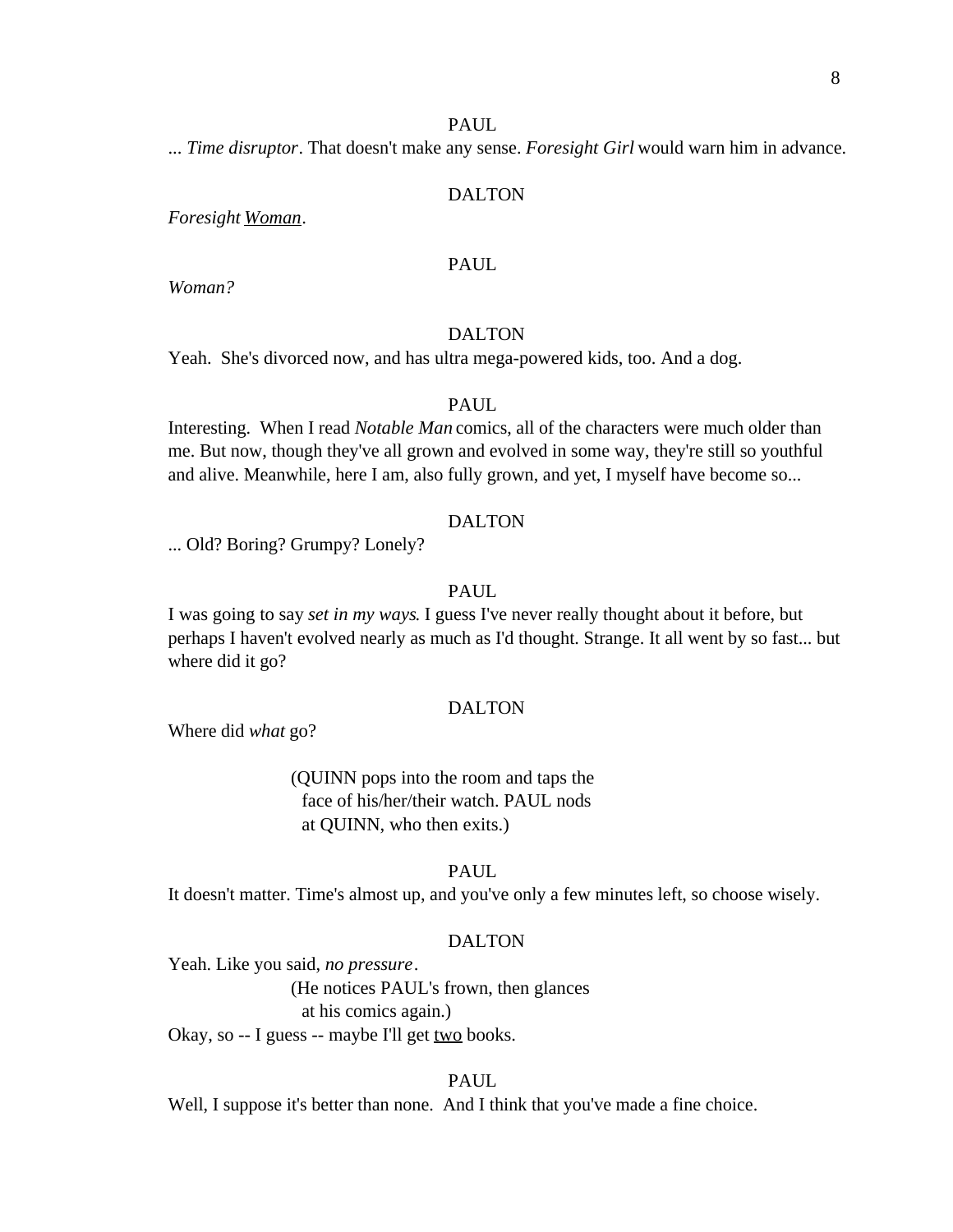Hey, mister. Would you say that King Arthur's story was anything like *Game of Thrones*?

### PAUL.

I would wager not. *The Once and Future King* speaks more about chivalry and justice, while *A Song of Ice and Fire* is more about... that is to say, it's written for a more mature audience. I'm sorry, but I'm afraid you're not quite ready for those just yet.

## DALTON

But, we have H-B-O. I watch it all the time! I could be watching it right now! (He flashes his cell phone and taps a button; a *Game of Thrones*-like theme song plays. He stops it and puts it away.)

#### PAUL

In that case, perhaps you can handle *The Once and Future King*. After all, there would be no *Game of Thrones* without *King Arthur*.

## DALTON

Do you know that for a fact? What are your sources?

### PAUL

Pish posh. *Sources*. The tale of *King Arthur* exemplifies the genre -- it's a classic model of brave knights battling enemies and witches to reform their country from --

### DALTON

-- But no dragons, or icy armies of the dead?

### PAUL

No *what* now?

### DALTON

You've never actually seen the show, have you?

### PAUL

No. My mother abhors violence.

### DALTON

You live with your *mother*?

## PAUL

She lives with me. Do you want the book or not?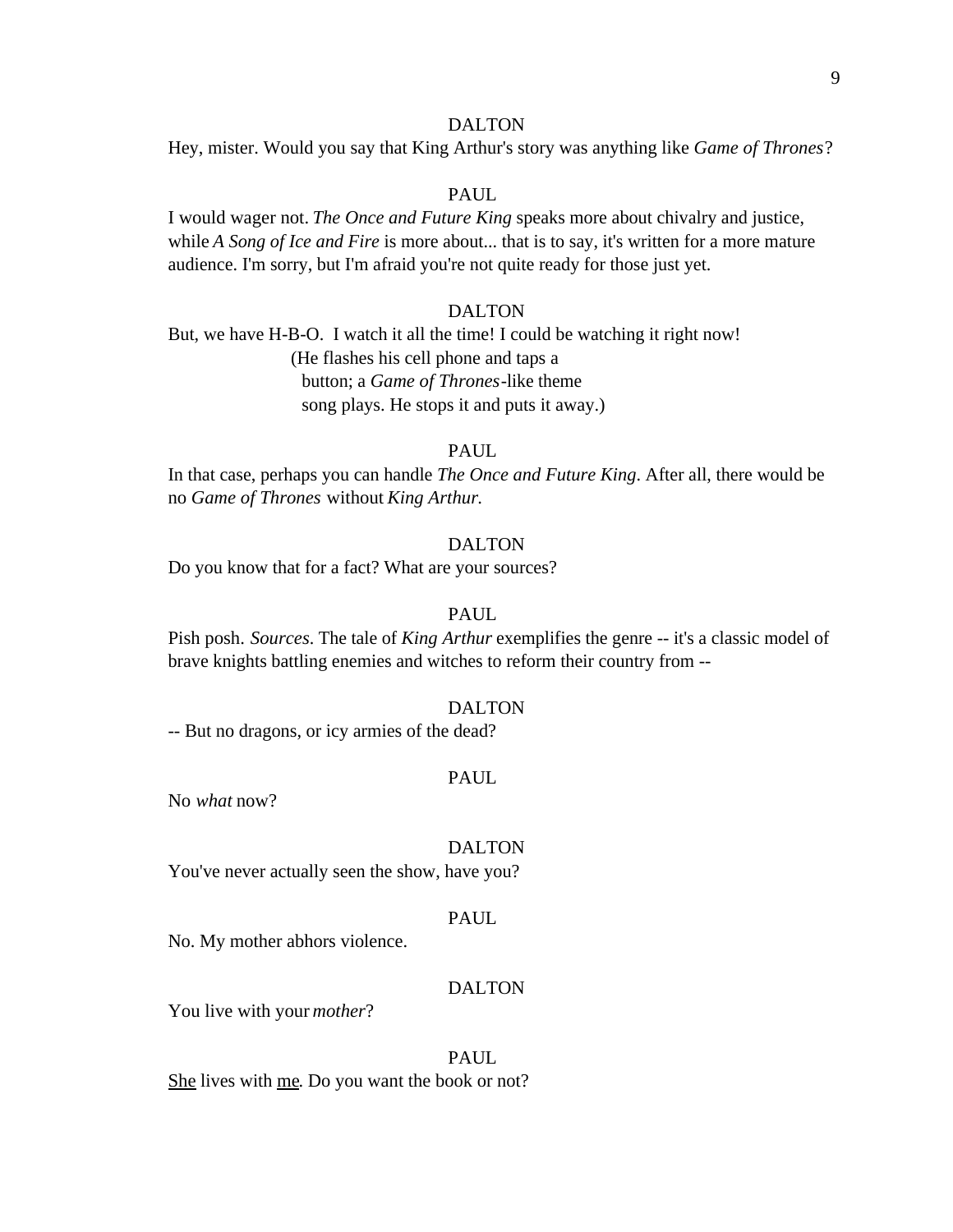(pause) Yeah, all right. Give me *King Arthur* and *Peter Pan*.

## PAUL

Very good.

(PAUL presents them to DALTON.)

PAUL

Now, run along and enjoy your new adventures.

## DALTON

Thanks, mister. You, too!

(DALTON scampers away with books.)

### PAUL

Ha. *New adventures*. (He picks up the comic books.) Like what? *The Death of Notable Man*? (PAUL approaches the shelf and pauses. He shelves both comics.)

(QUINN enters.)

### QUINN

That's everybody. Shall I lock up?

### PAUL

Yes, thank you... Hey, Quinn?

QUINN

Sir?

### PAUL

What do you do for adventure?

## **QUINN**

*Adventure*? I don't know. I spend a lot of time outdoors. Rock climbing, rafting... that kind of stuff. I'm actually going camping with some friends this weekend. ... Want to go?